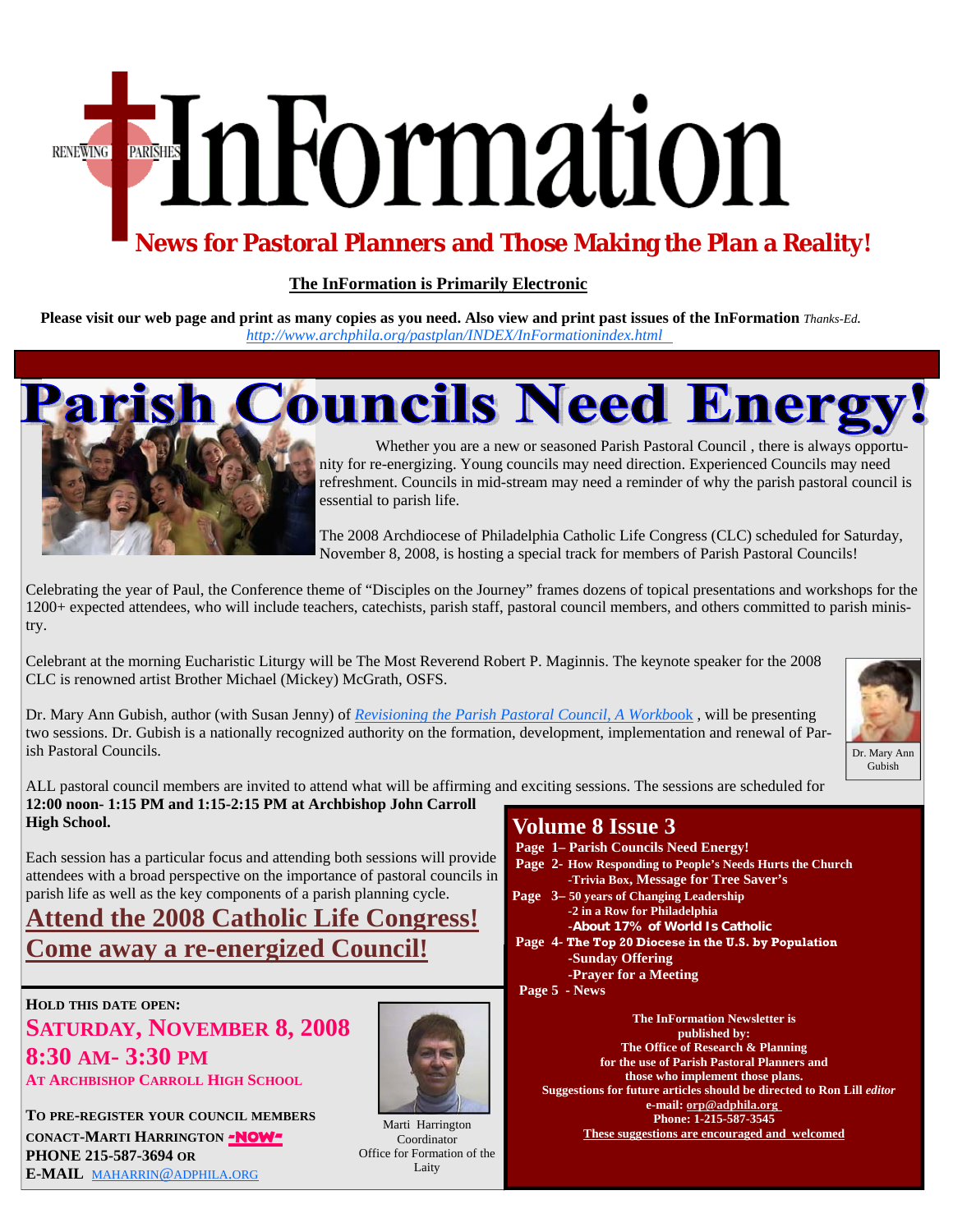# **How Responding to People's Needs Hurts the Church**

**by Elizabeth I. Steele**

Defining the church's ministry by responding to people's needs is a common notion; but, because of the blurred line between want and need, no matter how much we speak of needs or perceived needs, it puts the church in the position of being defined not by its faith or history but by people's wants. This trivializes the church, its mission, and its



tion of being defined not by its faith or history but by people's wants. This trivializes the church, its mission, and its<br>outreach. It slices into the heart of the church's message and cuts the church off from its identit created in people who come to parishes expecting the parish to make meeting their needs (or, more likely, their wants) a priority also harms the church. Simply put, when we say the church is to meet people's needs, many people personalize that message. They hear, "If I go to church, those folks will take care of me." In selling the parish as a place where people's needs are met, we draw people for whom there is, at least in their perception, an implied promise that if they come to the church it will provide them with what they *think* they need. **A Sense of Entitlement**

Jesus said, "The Son of Man came not to be served but to serve, and to give his life as a ransom for many" (Matthew 20:28). He also said, "If anyone would come after me, he must deny himself and take up his cross and follow me" (Matthew 14:24). Christian faith has always been about giving, not receiving. Those who expect the church to respond to their needs—no matter what—frequently have little interest in doing for others. They came to be cared for, so they see being asked to help others as changing the rules. The signs of declining commitment noted by many pastors—lower rates of worship attendance, and other forms of participation—indicate this emphasis on receiving.

#### **Changing Our Language**

The problem with the idea of ministry as responding to people's needs is not in what parishes do but in how people come to think about the Church. It reduces the Church to a service provider whose clients/recipients are free to complain whenever they are dissatisfied. Lost is the idea of people being and becoming the Church. Lost is the understanding of the church as a community of faith whose members struggle together to draw closer to God and to express that closeness in how they live and interact with the world.

To counter this, a shift in thinking is called for, and this shift must be reflected in our language. There are other, richer ways of speaking about ministry and mission than just talking about needs. Parishes that move beyond that language find that their self-understanding expands. Looking at spiritual gifts is one way to move beyond the "needs" mentality because it reminds people that they have much to give. One parish I worked with had a twelve-week new members' class. From the very first session, new members were asked how they would share their gifts. The whole twelve-week program was designed to remind them that they were becoming participants in the Parish, not just recipients of it.

Reclaiming the language of call is another way to inspire a new awareness of purpose. In my work, I often introduce parishes to Fredrick Buechner's comment, "The place where God calls you to is the place where your deep gladness and the world's deep hunger meet." The wonder is how much this quote changes parishioners' understanding of mission. They stop trying to duplicate what another parish does well and begin to consider what they can do. They stop looking for someone to tell them what to do and start generating ideas themselves. Best of all, ministry moves from being something they are supposed to do to being a celebration of their own call.

This article was adapted for Catholic parishes by Dr. Robert Miller from an adaptation from "How Responding to People's Needs Hurts the Church" from the Spring 2008 issue of Congregation magazine. Copyright © 2008, the Alban Institute. All rights reserved. We encourage you to share Alban Weekly articles with your parish. We gladly allow permission to reprint articles from the Alban Weekly for one-time use by parishes and their leaders when the material is offered free of charge. All we ask is that you write to us at weekly@alban.or and let us know how Alban Weekly is making an impact in your parish. If you would like to use any other Alban material, or if your intended use of Alban Weekly does not fall within this scope, please submit our reprint permission request form.



**CAN I GET ADDITIONAL COPIES OF** "InFormation"?

**You can click on to the news letter web site**  *[http://www.archphila.org/pastplan/](http://archphila.org/pastplan/INDEX/InFormationindex.html)INDEX/ InFormationindex.html*

> Ron Lill Ed. **orp@adphila.org**

 *Note: You can print as many copies as you need* 



**Trivia Box How many people in the Archdiocese of Philadelphia were born in another country** 

 **(Answer on page 4 in the answer box)**  

**Has your parish or Cluster entered into a Planning Process? Do you need a professional Facilitator? The office of Research and Planning maintains a list of trained and experienced Resource people. Contact us at:** *The Archdiocese of Philadelphia 222 n. 17th Street Rm.216 Phila, Pa 19103*  **tn#***215-587-3545* **E-mail** *orp@adphila.org*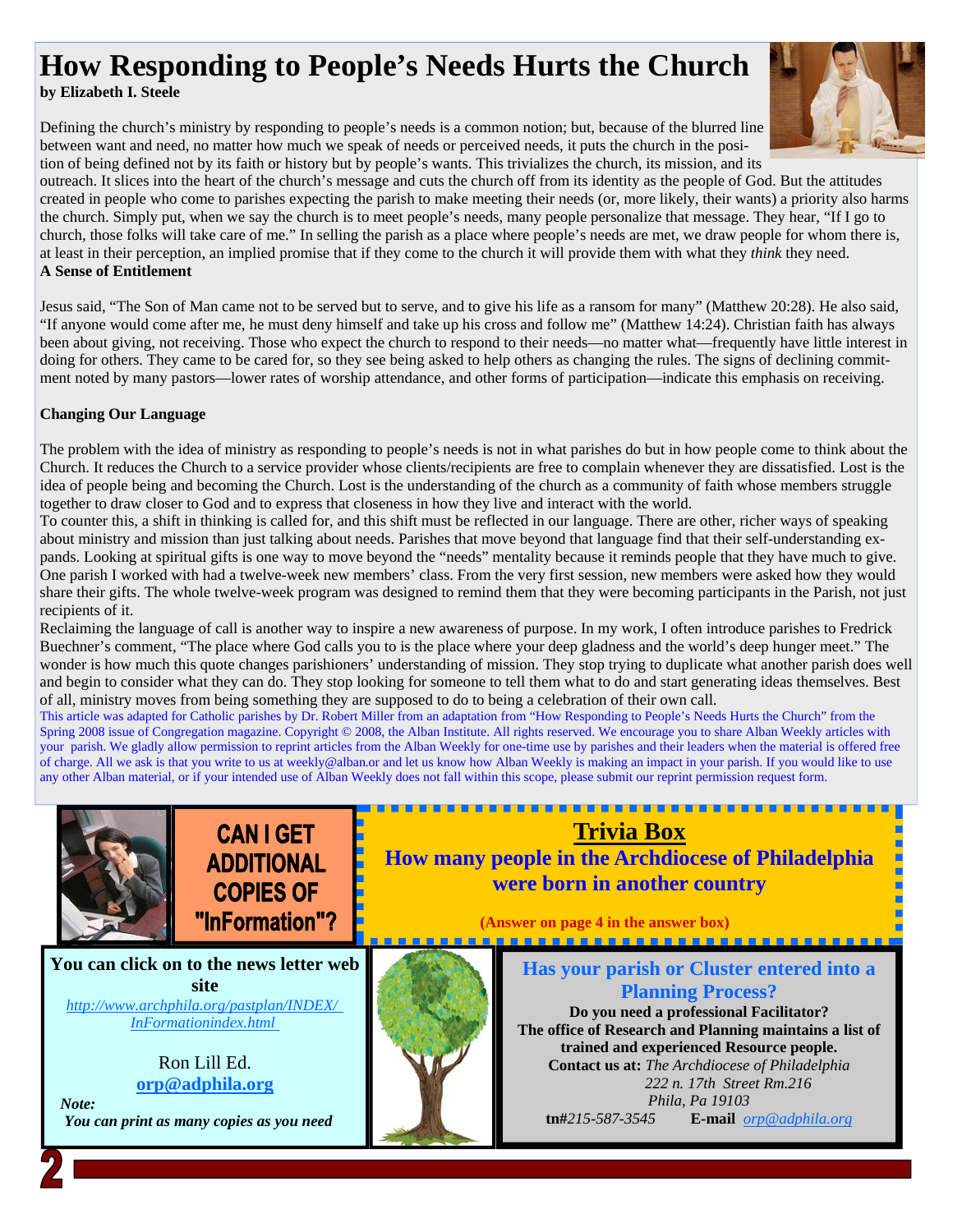# **About 17% of World Is Catholic**

New Church Statistical Yearbook Gives '00-'06 Statistics

.

VATICAN City - Catholics make up almost a fifth of the world's population, a ratio that has stayed steady in the new millennium.

This is one of the many statistics found in the Vatican Publishing House's new edition of the Statistical Yearbook of the Church, comprising information on the main aspects of Catholic Church in various countries for the period 2000-2006.

The Catholic presence in the world has remained stable at around 17.3% of the total world population.

In Europe, despite the fact that 25% of all Catholics live there, the growth in the number of faithful was less than 1%. In America (North and South) and in Oceania (Australia & New Zealand), numbers grew, respectively, by 8.4% and 7.6%. In Asia the number remained stable with respect to population growth, whereas in Africa the number of Catholics increased from 130 million in 2000 to 158.3 million in 2006.

The number of bishops in the world increased from 4,541 in 2000 to 4,898 in 2006.

The number of priests also increased slightly over this seven-year period, passing from 405,178 in 2000 to 407,262 in 2006, an overall rise of around 0.51%. In Africa and Asia their numbers increased by 23.24% and 17.71%, respectively. In the Americas the number remained stable, while it fell by 5.75% in Europe and 4.37% in Australia & New Zealand.

The number of diocesan priests increased by 2%, going from 265,781 in 2000 to 271,091 in 2006. By contrast, the number of religious priests showed a constant decline, down by 2.31% to 136,000 in 2006.

The number of female religious are almost double the number of priests, and 14 times that of non-ordained male religious, but their numbers are falling, from 800,000 in 2000 to 750,000 in 2006. As for their geographical distribution, 42% reside in Europe, 28.03% in America and 20% in Asia. The number of female religious has increased in Africa (up by 15.45%) and Asia (up by 12.78%).

**ALL** 

Source-Vatican Publishing House's new edition of the Statistical Yearbook of the Church

| <b>SU years of Unanging Leadership</b><br>At the Parish Level in the<br><b>Archdiocese of Philadelphia</b> |                                |            |                                                                                                                                                        |  |  |
|------------------------------------------------------------------------------------------------------------|--------------------------------|------------|--------------------------------------------------------------------------------------------------------------------------------------------------------|--|--|
| <b>Phila. Data</b>                                                                                         | 1950                           | 2006       | <b>Conference for Pastoral Planning</b><br>In volume 7 Issue 2 we reported that the<br>and Council Development<br><b>Lumen Gentlum Award</b>           |  |  |
| Dioc. & Rel. Priests                                                                                       | 1,915                          | 1,028      | office for Research and Planning, Archdio-<br>cese of Philadelphia was awarded the 2007<br>utterfew and creethitty information                         |  |  |
| <b>Catholics</b>                                                                                           | 1,058,058                      | 1,462,388, | Lumen Gentium Award.<br>Dr. Robert J. Miller<br>This year $(2008)$<br>The L.G. went to our Director.                                                   |  |  |
| <b>Priest to Catholic Ratio</b>                                                                            | 553                            | 1,423      | Dr. Robert Miller for his work in coauthoring<br><b>A National Study of Recent Diocesan</b>                                                            |  |  |
| <b>Parishes</b>                                                                                            | 398                            | 270        | Dr. Miller receives the<br><b>Efforts at Parish Reorganization in the</b><br><b>Lumen Gentium award</b><br><b>United States: Pathways for the 21st</b> |  |  |
| <b>Professional Staff</b><br>(Lay Ministers and permanent Dea-<br>cons)                                    | <b>Not</b><br><b>Available</b> | 564        | Century.<br><b>Congratulations Bob!</b>                                                                                                                |  |  |
| <b>Priest &amp; Staff to Catholic</b><br><b>Ratio</b>                                                      | <b>Not</b><br><b>Available</b> | 919        |                                                                                                                                                        |  |  |

**50 years of Changing Leadership** 

*Note:1961 Allentown became a Diocese born out of Philadelphia* 

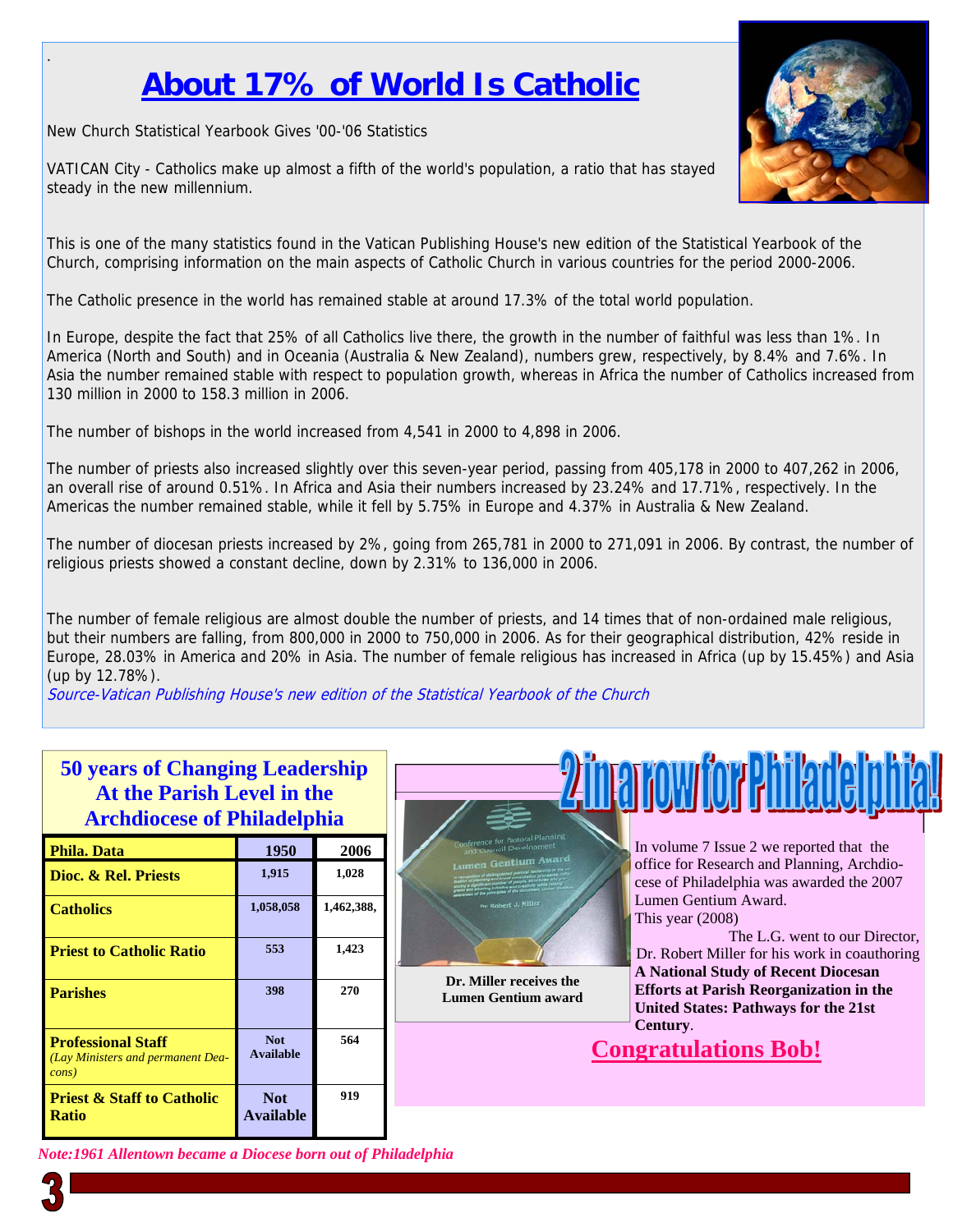# **The Top 20 Diocese in the U.S. by Population**

*SOURCE: 2007 KENEDY DIRECTORY* 

| 2006<br>2005    | 2007                       |                  | <b>2007 Catholic</b>                 |
|-----------------|----------------------------|------------------|--------------------------------------|
| Rank            | <b>Rank</b><br><b>Rank</b> |                  | (A=Arch) DIOESE<br><b>Population</b> |
|                 |                            |                  |                                      |
|                 |                            | 4,212,887        | (A) LOS ANGELES                      |
| 3<br>2          | $\overline{\mathbf{2}}$    | 3,974,846        | (A) NEW YORK                         |
| 3               | 3                          | 2,342,000        | (A) CHICOGO                          |
| 4               | 4                          |                  | <u>1,871,667 (A) BOSTON</u>          |
| 5               | 5                          | 1,561,638        | <b>BROOKLYN</b>                      |
| 8<br>T0         | $6\phantom{a}$             | 1,478,231        | (A)DETROIT                           |
| 7<br>7          | $\overline{\mathbf{z}}$    | 1,458,642        | (A) PHILADELPHIA                     |
| 6<br>8          | 8                          | 1,396,723        | <b>ROCKVILLE CENTRE</b>              |
| 10<br>9         | 9                          | 1,318,557        | (A) NEWARK                           |
| 13<br>6         | 10                         | 1,300,000        | <b>GAVESTON-HOUSTON</b>              |
| 11<br>6         | 11                         | 1,183,548        | <b>SAN BERNADINO</b>                 |
| 11<br>12        | 12                         | 1,165,826        | <b>ORANGE, CALIFORNIA</b>            |
| <u>12</u><br>13 | 13                         | <u>1,082,827</u> | <b>SAN JUAN, PR</b>                  |
| 14<br>15        | 14                         | 980,777          | <b>SAN DIEGO</b>                     |
| 15<br>16        | 15                         | 959,238          | <b>BROWNSVILLE</b>                   |
| 16<br>14        | 16                         | 947,440          | <b>DAILAS</b>                        |
| 20              |                            | 17<br>824,162    | <b>MIAMI</b>                         |
| 17              | 18                         | 804,970          | <b>TRENTON</b>                       |



Gracious God, you create us and love us; you make us one community.

We thank you for our parish. Fill us with your vision for our parish. Please help us to make that vision a reality.

Guide us in working to build a loving community where everyone is valued, and the Gospel is real to all who enter your Church.

Please make this meeting productive and meaningful.

Fill us with your spirit and open us to the giftedness of one another.

We pray in the name of Jesus, our Lord and Savior



 As a young Catholic kid in the 1950's we had our own envelopes. They had 2 pockets. It was suggested that a dime would go in one and a quarter would go in the other. Mom would fill it up and send me off to the 9:00 Mass. Once a month a pamphlet would arrive at the house with my name in it and the amount given; not just my monthly total but the amount given by every one in the parish who submitted an envelope. Over the years many of these practices have been eliminated and contributions are no longer published for all to see.

 Today as a relatively active member of my parish for the last 35 years I can count on one hand the times our pastor has mentioned finances This can be good or not so good. When talking to fellow parishioners about the financial health of the parish they say if Father would just let me know, I would help out. When the pastor does say something at Mass, collection does increase significantly.

**Lets take a look at contributions-** *(2006 report)*  http://www.[archphila.org/pastplan/](http://archphila.org/pastplan/PDF/ArchPlan/ai.pdf)PDF/ArchPlan/ai.pdf **In the Archdiocese of Philadelphia in 2006** the average annual Sunday collection per contributing household is \$805 about \$280 per parishioner this is approximately 1.60% of household income is contributed to the parish . **Nationally in 1994 -** Catholics gave \$160. per parishioner annually Compared to Assemblies of God \$628, Baptists \$550, Lutherans \$415, Presbyterians \$611, per member *Ref. American Congregational study (1994)* 

According to CHARLES E. ZECH in his book ; Why Catholics Don't give and What Can Be Done About it (a must read for parish's trying to get a handle on finances ), the small contributions by Catholics has a major effect on the Church as it tries to carry the Gospel into the 21st. Century. Joseph Harris (1994) has estimated that low Catholic giving in the U.S. has a tremendous cost to the Church. If Catholics gave at the average rate given to churches by all Americans an additional \$1.9 **b**illion a year could be budgeted. Think about how much spreading the Gospel you could accomplish with an extra 2 billion a year in the budget!

*Article by Ron Lill* 

**Answer Box 285,193** 

Amen